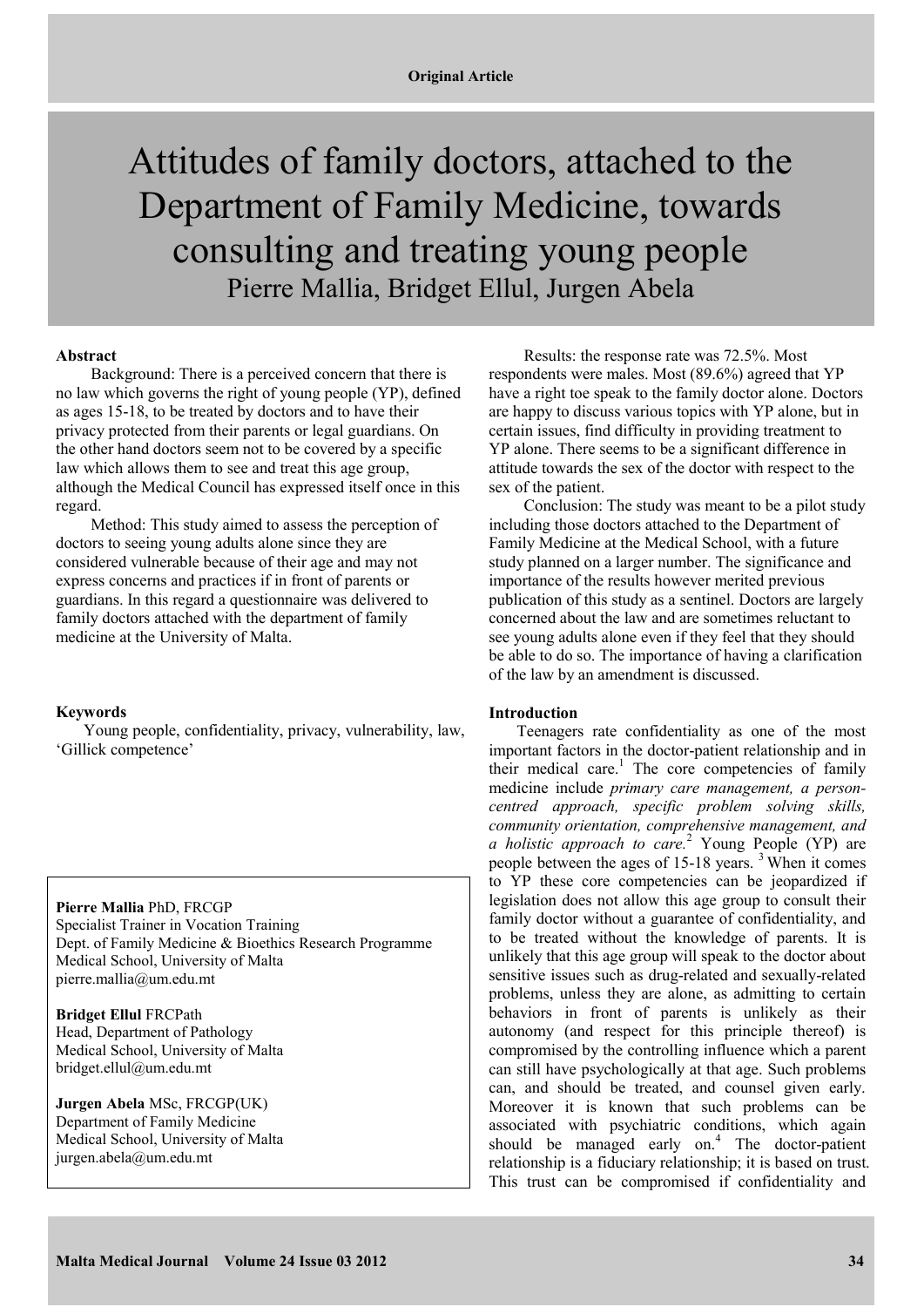respect for autonomy are not guaranteed<sup>5</sup> leading to a likely state where young adults do not seek help. Although parents and other institutions can help identify and establish contact with  $YP<sub>1</sub><sup>6</sup>$  identifying the risk and protective factors (such as familial environment and peer pressure)<sup>7</sup> can be difficult if the fiduciary nature of the relationship is not established immediately.<sup>8</sup> The European Standards on Confidentiality and Privacy in healthcare identify YP as a vulnerable group "because of assumptions made simply on the grounds of chronological age about their ability to make competent decisions", and that "explicit attention to the vulnerability of a person encourages better practice and ethical engagement with them, regardless of the ethical views or values of the healthcare professional or of the patient. Awareness of vulnerability avoids unwarranted assumptions being made about the status of decision-making processes where there are significant power differences."<sup>6</sup>

In the UK, legally, adolescents have the right to make decisions for themselves depending on their competence, defined as the cognitive ability, rationality, self-identity, and ability to reason hypothetically.<sup>1</sup> The obligation to respect the rights of adolescents, "irrespective of their ability to make decisions for themselves, provided that to respect these rights does not result in harm to the adolescent or to others" is an ethical duty laid down in the UN Convention of the Rights of the Child.<sup>1</sup> Nevertheless considerable confusion exists with respect to the moral appropriateness and legality of teenagers seeking contraception advice, treatment of venereal disease and in some countries, abortion services. Unless confidentiality is guaranteed they may not seek the appropriate care they need; conversely they may not get the parental counseling and support they need.<sup>8</sup> This must be balanced against the pressures YP face even when with friends. The General Practitioner is strategically placed, once confidentiality is protected, to provide counsel at the most important stages. When it comes to contraception, teenagers are often confused about where they can obtain contraceptive advice.<sup>9</sup> A recent study in the Lancet shows that risky sexual behaviour has led to a dramatic increase in sexually transmitted infections.<sup>10</sup> Such increase has also been noted locally. Whilst in the UK, the law still defines anyone under 18 years as a minor, older minors over 16 years are given more autonomy and if they have capacity they can legally consent to medical procedures.<sup>11</sup> Though a child under  $16$ years of age may be 'Gillick competent'<sup>12</sup> and so can legally consent, it is still advisable for a GP to see someone under this age with a responsible adult with them, even though the latter may be asked not to be present throughout the consultation.<sup>13</sup> Indeed if the minors are 'Gillick competent', general practitioners still have a duty to respond as best they can for the wellbeing of the child, even ensuring confidentiality and providing treatment.<sup>13</sup> Orme et al<sup>13</sup> argue that the fact that the law permits this, it does not make it any easier sometimes for the general practitioner to decide how far confidentiality actually is, and if always, in the best interests of the child. UK legislation still allows parents to override refusal of consent by 16-18 year olds, but a general

practitioner may again be reluctant to provide treatment to older minors who are competent and still refuse, unless this is emergency treatment.

Nevertheless many Family Medicine texts do advocate that whilst trying to encourage teenagers to involve their parents, family doctors do have a duty to see  $YP$  alone<sup>14,15</sup> and a duty as patient advocates to encourage necessary changes to the law to enable such interactions.<sup>5</sup> Whilst it is understandable that parents who are interested and care for the child and their problems have a need to know, that such information sharing may be beneficial does not diminish the duty of confidentiality.<sup>5</sup>

# **Methods**

Malta has a dual system of private family doctors, and state health care centres, where primary care is provided. Medical students undergo clinical attachments with some general practitioners working in both systems during the course of their studies within the Department of Family Medicine at the Medical School of the University of Malta. As a pilot to this study the questionnaire was sent to these (forty) doctors as they provide a unique cohort of doctors involved in the training of undergraduate students and it was felt that their response is significant with regard to the development of future generation of doctors. The questionnaire was intended to be validated through this cohort. However the significant results, along with the current pressure to introduce legislation for confidentiality and treatment of young adults induced the authors to publish the results. The questionnaire was divided into two sections; the first dealing with demography and the second containing ten questions. Demographic details included whether the doctor works in a health centre, in private practice or both, in order to evaluate any differences in management of this age group in private practice and at the health centres. Doctors working both privately and in health centres had to mark if they handled this age group differently in health centres than in their private practice. The doctors were divided into male and female to assess whether the sex of the doctor made a difference to seeing either of the two sexes of the age group being studied. Doctors were also divided into age groups to analyze whether their views changed with respect to age.

The second part of the study asked questions relating to how comfortable a doctor was in seeing YP in the absence of parents; whether they felt that YP would discuss drug and sexually related issues in front of parents; whether they would break confidentiality in the event they saw the patient; and whether they would always encourage them to speak to their parents. There were two questions relating to perception of the law and two questions which provided a list of disorders/problems, one asking whether they would *treat* these disorders, the other asking whether they would (at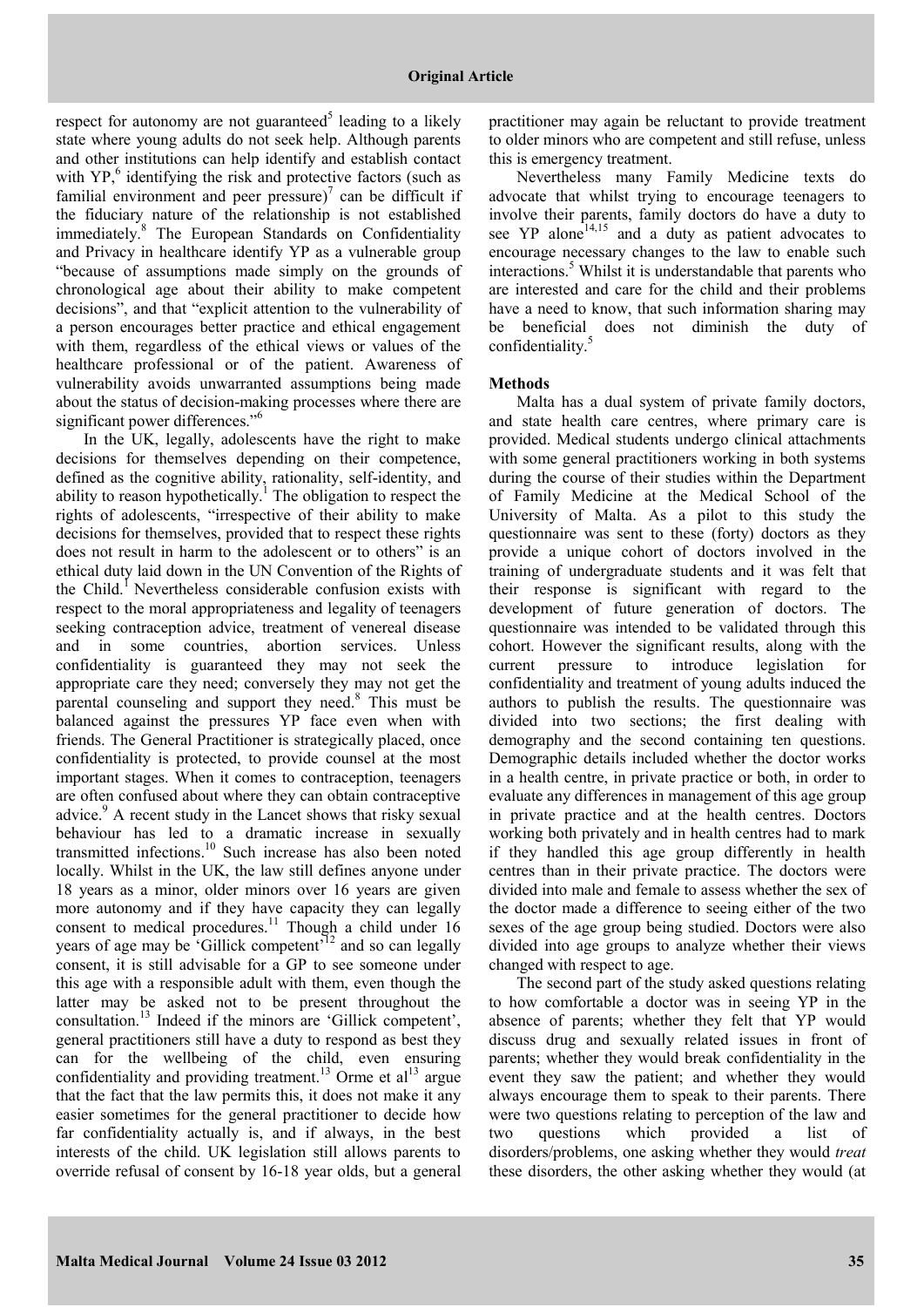least) *discuss* the problems; in both instances when unaccompanied by adults. There was one question asking whether they would make any exception, should they feel uncomfortable seeing YP, in cases of suspected domestic violence or abuse. The choice of topics put forward was informed by the literature but was also purposefully selected by the authors for perceived difficulty in managing particular clinical situations e.g. sexual practices and YP.

#### **Results**

The questionnaire to evaluate attitudes towards YP was distributed to 40 professionals. 29 questionnaires were returned in time, giving a response rate of 72.5%. The demographic characteristics of the respondents are summarized in Figure 1. Of the 29 doctors who responded to the questionnaire, there was a predominance of doctors working exclusively in the private sector (*n*=17), whilst there was a paucity of doctors working exclusively in the health centres  $(n=4)$ . Further details in relation to workplace and age are found in Figure 2.



*Figure 1 - Age and Gender Distribution of Respondents*

The first question of the questionnaire dealt with whether doctors were comfortable seeing YP in the absence of their parents. There was a slight difference in response depending on whether the patient was male or female. In fact, whereas 13 doctors (44.8%) felt comfortable seeing male YP alone, only 11 (37.9%) doctors felt comfortable seeing female YP alone. When asked about discussions in front of parents, many doctors admitted that most probably sensitive

discussion by YP will not be carried out in front of parents. In fact, 23 doctors (79.3%) stated that YP will not discuss sexual matters in front of parents and 24 doctors (82.7%) stated that YP will not discuss drug related problems in front of their parents. Twenty six doctors (89.6%) agreed that YP have a right to speak with doctors alone. Interestingly, of these 26 doctors, 7 stated that they would tell the parents that YP attended as opposed to the remaining 19 who stated that they would not tell the parents that their children had visited the doctor. However, just over half of the 26 doctors (*n*=14) would encourage them always to inform their parents. Of these 26 doctors, 20 of them would be ready to see YP alone in suspected domestic violence. The 3 doctors who stated that YP have no right to speak with doctors alone, were consistent in that they answered question 6 also as negative and question 4 as positive.



*Figure 2 - Workplace of Respondents*

One question tested the awareness of the local medical ethical conduct and the law with regard to YP. The results have not been assessed since the question was poorly designed and was not able to discriminate between responses. On a more clinical theme, respondents were asked whether they would provide treatment in certain specific situations and whether they would discuss issues in certain specific situations. In both questions, the YP would be unaccompanied. The results are summarized in Figures 3 and 4.



*Figure 3 - Treating YP for Specific conditions*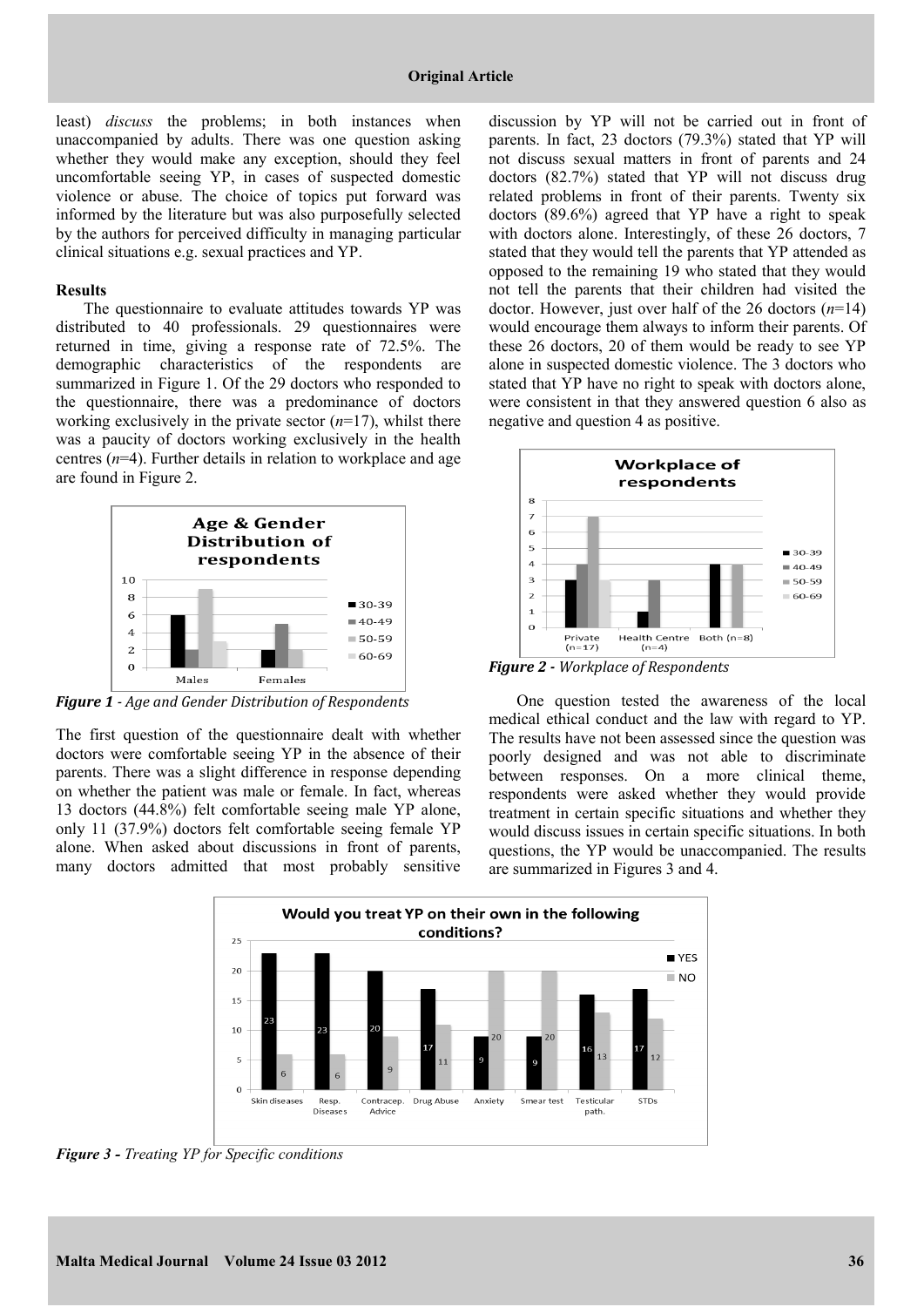#### **Original Article**



*Figure 4 - Discussing issues with unaccompanied YP in specific situations*

Finally, respondents were asked whether they think that YP have a right to privacy, truth and confidentiality about their condition. The response, grouped by gender of the respondents is found in Figure 5. Responses were crosstabulated using 2x2 contingency tables and using Chi Squared tests (with Yates correction), statistically significant responses were identified. Statistically significant relations were found between agreement with the right to privacy and a negative response to telling parents that YP attended (p=0.009); between agreeing to the right of privacy and agreeing with the right of YP to speak alone with doctors (p=0.0047); and between agreeing to the right to privacy and feeling comfortable seeing male YP alone (p=0.04). No other statistically significant results were identified.



*Figure 5 Right to privacy, truth & confidentiality of young people*

# **Discussion**

Counseling to prevent tobacco, alcohol and drug use and to prevent sexually transmitted infections are considered important amongst adolescents; although effectiveness remains unknown, the potential to change behaviour remains valid.<sup>15</sup> In the United States, there were increasing initiatives, especially through "conservative religious groups" to require parental consent or notification for issues related to sexuality, particularly birth control and abortion.<sup>14</sup> The same author argues that careful analysis of such legislation in those states where it had been enforced, had not had any beneficial effect on family communication and that a change in the law did not translate into a change in attitudes; instead a delay or

avoidance of care or a decision to seek clandestine help were noted. "The major documented effects of such legislation are delay in timely diagnosis and treatment and increased medical risk", and that those of 14 years and over are as competent as adults to make their own choices about reproductive health care.

The General Medical Council in the UK has issued guidance for doctors for the  $0 - 18$  age group.<sup>16</sup> Whilst allowing for a conscientious objection, providing a safeguard and an explanation is given to the patient, it recommends that YP between the ages of 15-18 years can act autonomously and that the doctor must decide about competence. Moreover it also advises that "when treating children and young people, doctors must also consider parents and others close to them; but their patient must be the doctor's first concern."

In Malta there is no legislation regarding the doctor patient relationship and consent for medical procedures, neither for adults nor for children but since locally doctors often follow UK practice guidelines, this guideline has been recommended to the Medical Council of Malta and the approval and amendments to legislation are eagerly awaited.<sup>17</sup> There is however one specific legal provision in the *Mental Health Act, article 3(2)* with regard to health in YP - a minor over 16 years, who is competent to consent, has the legal right to voluntary admission to a mental hospital "notwithstanding any right of custody or control vested by law in his parent or tutor".<sup>18</sup> Moreover in recent years legislation has been more favourable to defining a child as a person under the age of 16 years, for example in the *Child Abduction and Custody Act, article 2.*<sup>19</sup>

It is also current practice to examine YP over 16 in the genitourinary clinic even when unaccompanied by a parent. Similar practice is slowly being introduced in other hospital clinics, in effect with doctors assessing competence of the minor concerned. This would seem to be an interpretation of the law by the Medical Council of Malta following a letter by the doctor-in-chief at the Genito-urinary clinic; what is important is owed to the urgency of the case rather than age.<sup>20</sup> In our study General Practitioners clearly respect very much the right to privacy of YP. However, it transpires that due to the